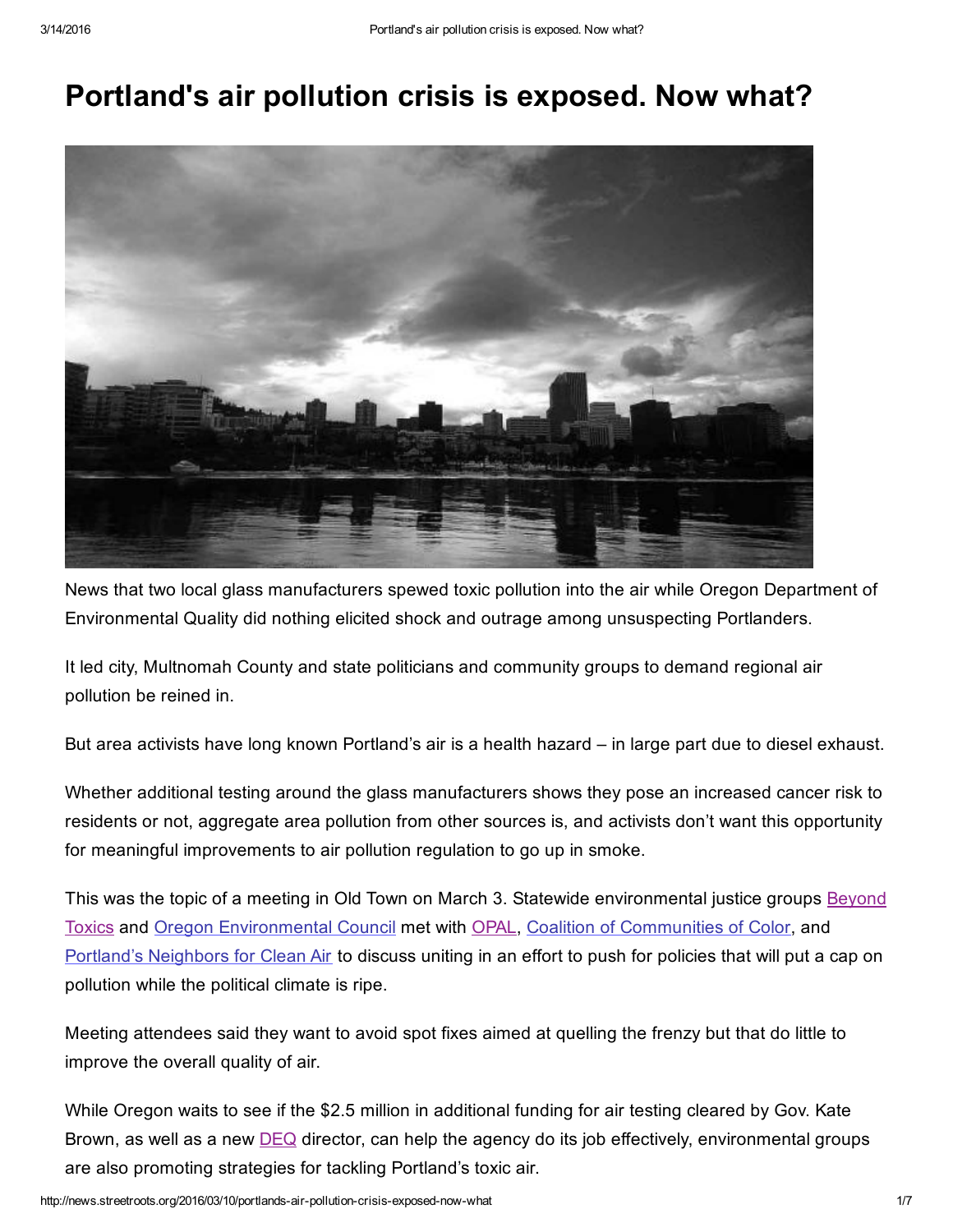## Right to know

In Eugene, residents believe they have the right to know if they're being exposed to toxic chemicals that can make them sick. In 1996, they voted to implement Eugene's Toxics Right-to-Know program. In doing so, they amended the city charter to require that certain industrially classified facilities bringing in 2,640 pounds or more of a hazardous substance each year must account for exactly where every pound went – whether into the air, water, waste or product – and then report that information to the fire marshal.

Eugene residents can go to the program's website, select their ZIP code, and peruse different output categories – one is "emitted to air" – to see what [company](https://ceapps.eugene-or.gov/toxics/rptc.asp) is spewing how much of what and where within Eugene's city limits.

If Portland had a similar program, community members and environmental regulators would have had the ability to find out what chemicals Bullseye Glass and Uroboros Glass were releasing into the air, and the amounts, Beyond Toxics Director Lisa Arkin told Street Roots. Arkin sits on the right-to-know program's board.

"It's working very smoothly," Arkin said. "You can look up any industry and you can see, down to the pound, how much lead they're putting out, how much chromium they're putting out, how much cadmium, how much formaldehyde.""It's working very smoothly," Arkin said. "You can look up any industry and you can see, down to the pound, how much lead they're putting out, how much chromium they're putting out, how much cadmium, how much formaldehyde."

She said this makes it easy for health and environmental officials to pinpoint hotspots that may need additional monitoring.

Eugene Fire Marshal's Office employee Joann Eppli has been running Eugene's right-to-know program for the past five years. She is the only employee of the program, which has an annual budget of \$119,000.

She said residents have used the city's right-to-know web page to identify causes for concern. In the past, they have notified Lane County's local air quality authority, which then worked with the businesses to correct their emitting behavior.

Lane County has the only regional air quality authority in the state – a holdover from before DEQ absorbed other regional agencies across Oregon.

While a right-to-know program could be beneficial to Portlanders, said Mary Peveto at Neighbors for Clean Air, without an air quality regulator willing to act on its authority, the program wouldn't do much to fix the current situation.

"We are really trying to drive towards the mandate that the agency already has, that it's not fulfilling," she said – "to act on its current authority to reduce toxic pollution."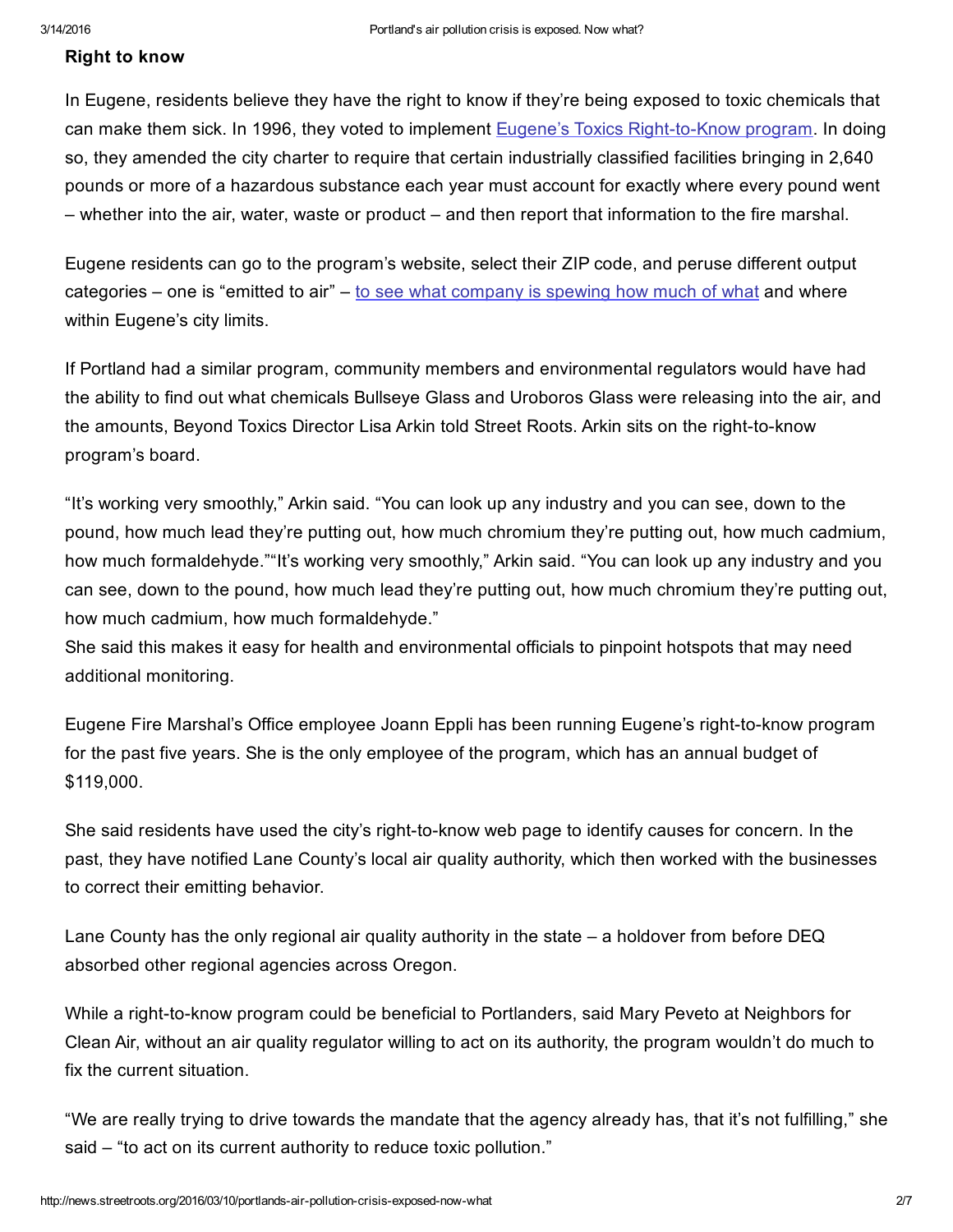#### 3/14/2016 Portland's air pollution crisis is exposed. Now what?

Eppli said that if Portland wants its own right-to-know program, proponents would be wise to be transparent with affected businesses about what impact the program will have on them and to help them understand why implementing such a program would be beneficial to residents.

She said that when businesses in Eugene discovered what they had to do to comply, "they were angry, and they got together with the Chamber of Commerce and immediately, I think it was in the first 6 months, filed a lawsuit against the city to make the program go away."

What businesses had to do was pay a fee based on their pollution volume and file a detailed inventory report that shows how they are using all the reportable hazardous substances that come through their doors, Eppli said. Noncompliance fines were capped at \$25,000 per day. Fees for participating in the mandatory program ranged from a few hundred dollars per year to more than \$7,000.

When the lawsuit landed in the Oregon Court of Appeals in 1999, a judge changed the fee structure, making the fee amount based on the number of full-time employees rather than pollution.

The judge also exempted pesticides. That same year, then-Gov. John Kitzhaber signed a bill into law that made it challenging for any other local government to institute a similar program. It also placed limitations on the Eugene program and capped the non-compliance fine at \$1,000 per day.

Associated Oregon Industries pushed the bill, which environmental groups believed was aimed at crippling the program. Originally Kitzhaber pledged to veto it, but he changed his mind after several amendments were made.

Before Portland could implement its own right-to-know program, this legislation would need to be repealed, said Zach Klonoski, Portland Mayor Charlie Hales' policy adviser.

"The state has made it very difficult for communities to pass community right-to-know ordinances," he said. "The state has made it very difficult for communities to pass community right-to-know ordinances," he said.

Limitations put in place by the 1999 bill include a cap on the business fee at \$2,000, with no adjustment for inflation. This forces smaller businesses to compensate for the decrease in fees on large businesses, because by law, the program must be self-sustaining. The bill also added requirements for multiple open-comment periods from the public and other agencies that would draw out and complicate the implementation process.

Arkin said that while removing the limitations would make it easier to start a right-to-know program in Portland, it wouldn't be impossible if they remained in place.

Eppli said some of these limitations would help a local government avoid the push back experienced in Eugene by making the process transparent to affected businesses and other agencies on the front end.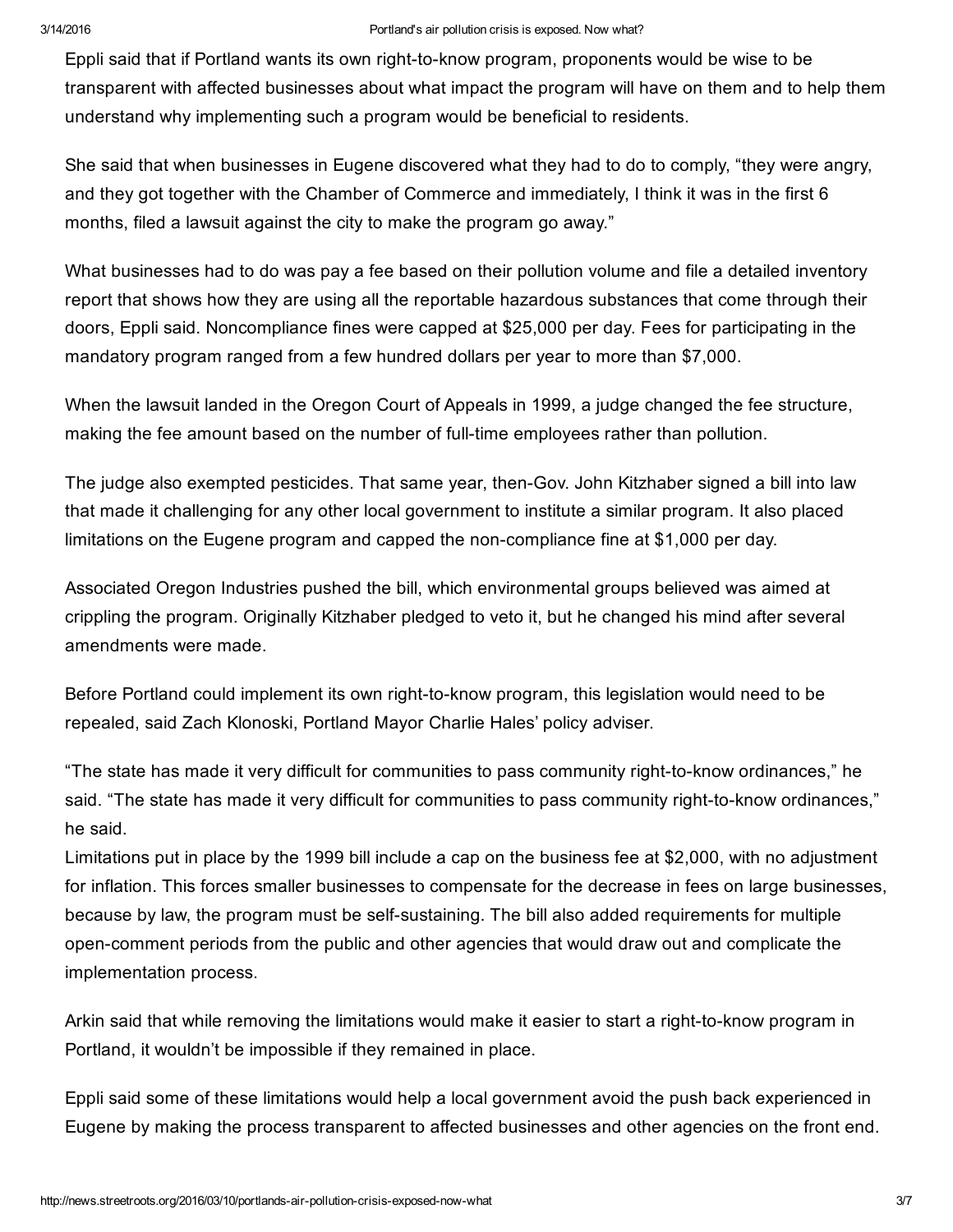However, if a polluting facility is legal and permitted, Peveto said, "it really doesn't matter what you know about its emissions if the agency (DEQ) isn't going to shift the regulatory framework to regulate and protect public health with their permitting process."

She said she agrees people have the right to know if they are being exposed to toxicants. "The question is, does that specific law help?" she said.

"I would assume that even supporters would acknowledge that a program that started 30 years ago might need to be reconstructed," she said. "Clearly, Eugene still has significant industrial, and other, air pollution problems."

But the knowledge a right-to-know program such as Eugene's would provide could catalyze community grass-roots efforts, said Colin Price at Oregon Environmental Council.

# Permit program

The Oregon Environmental Council is promoting a change in the fundamental way DEQ conducts its air quality permitting.

Under its current system, Price said, the levels of pollution that are allowed can lead to elevated risk for cancer, aggravated asthma and impacts on children, such as brain development, as well as other health risks.

This is because DEQ's air quality permitting program is based on the pollution control technology that's available to a particular industry, not the human health impact of the pollution emitted. This means that if the technology to effectively limit the pollution doesn't exist, the permit allows for the pollution to continue without it, regardless of health impacts.

Price said putting human health first would be a more proactive approach.

"They have the authority to change the requirements in their permitting process without new authority," he said, "which is why it seems like a logical target for action moving forward."

He said DEQ should also focus on rebuilding trust, and that it should try to do so by identifying other facilities that could be posing a threat to vulnerable communities within their vicinities. He recommends DEQ increase awareness in the community about air pollution problems and then look for near-term solutions like good-neighbor agreements that encourage facilities to voluntarily cut down on pollution.

On Feb. 18, Portland's mayor and Multnomah County's chair signed off on a letter to the governor stating they would be willing to explore establishing a regional air pollution authority, effectively taking over the responsibility of monitoring Portland-area air polluters.

During an environmental forum last week, Portland's top three mayoral candidates showed support for this declaration by calling for a new office to regulate air pollution locally.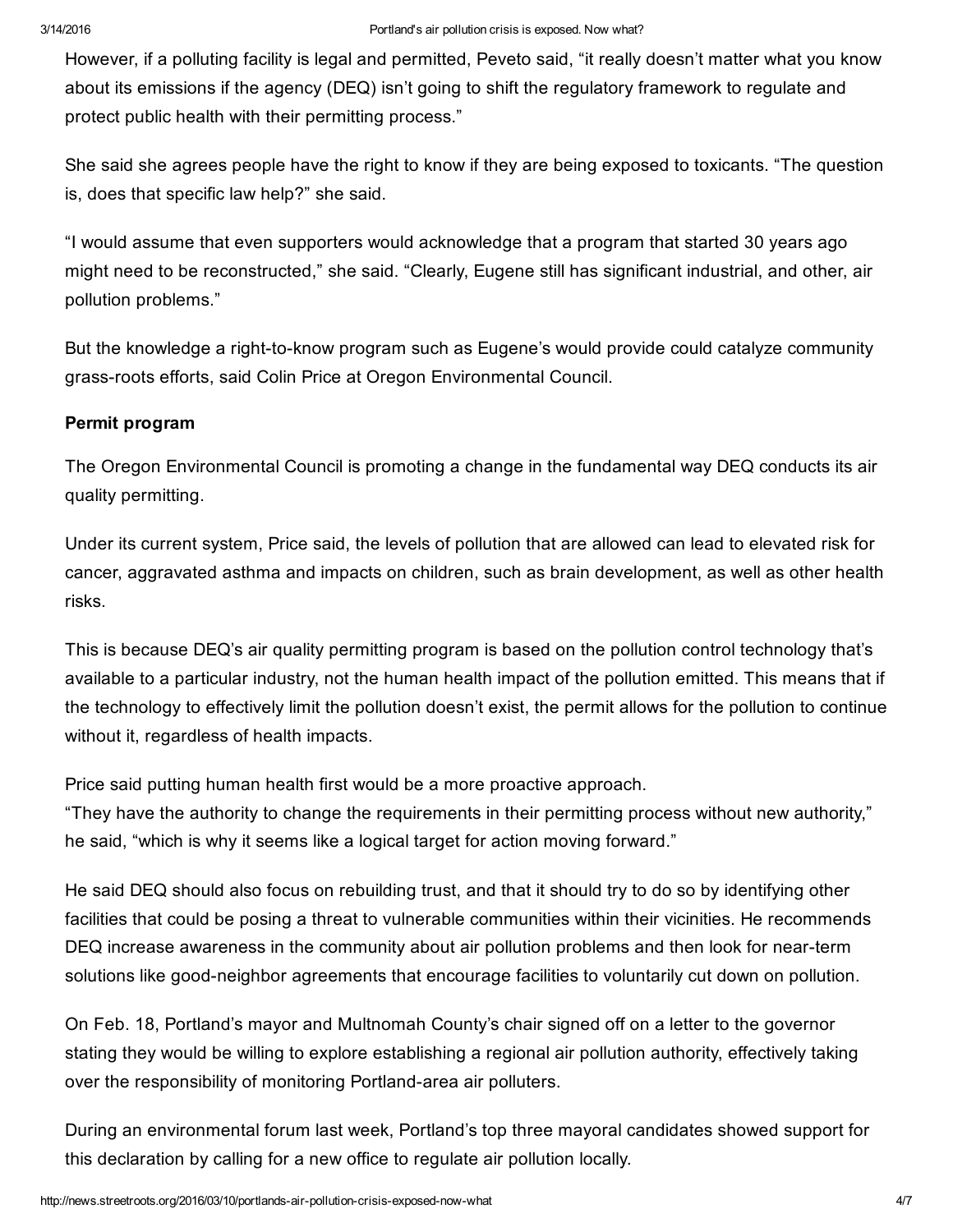Hales' adviser, Klonoski, said air quality reform needs to start at the state level, but the city is exploring the possibility of working with other local governments to establish a regional air authority if DEQ fails to take steps to reduce pollution.

"We are prepared to take action," he said.

If local governments establish a regional air quality authority, collaboration among agencies is crucial, Price said.

"I think that there is still the opportunity for local jurisdictions to partner with DEQ and with the state to move forward on this, and that may be the most effective near-term strategy," he said.

## What about my neighborhood?

In Portland, the most detailed source of information about point-source air pollution is a facility's air quality permit, issued by DEQ. But DEQ doesn't post permits online (Lane county's regional air authority does), and even if it did, the permits would show only the maximum pollution allowances, not the amount of pollution that is actually emitted.

If Portland residents want to see the permit of, say, the manufacturing plant down the street from their home, they must go through a lengthy public-records request process.

That's exactly what Seth Woolley and Greg Bourget of Portland Clean Air did. In January, they posted the data they'd [collected](http://portlandcleanair.org/) from air quality permits issued across Portland on their website. Woolley said it took them a year to get all the records from DEQ.

Portlanders really have no way of knowing about pollution in their area unless they smell it or see it, he said, "but mostly you don't see it because of the opacity rules."

Woolley and Bourget decided to inform the public about Portland's air pollution problem through a website and by going door to door, telling people about nearby pollution and encouraging them to get involved.

"Air pollution tends to be the most impactful in the first couple miles around the location," he said, making the facility's neighbors' testimony most compelling should they testify before government bodies.

But soon after they posted their data online, The Portland Mercury broke news of Bullseye Glass [pollution.](http://www.portlandmercury.com/BlogtownPDX/archives/2016/02/03/arsenic-cadmium-levels-near-two-se-portland-schools-are-alarmingly-high-state-finds) Now, he said, "the news media is actually doing a lot of what we were trying to do by going door to door, and that's letting people know that there's a problem."

Another source of pollution [information](https://iaspub.epa.gov/triexplorer/msa.html?pYear=2014&pLoc=685) is the EPA's Toxics Release [Inventory](http://www.epa.gov/toxics-release-inventory-tri-program), which shows limited data on area polluters in its searchable online database. Woolley said something similar to Eugene's right-to